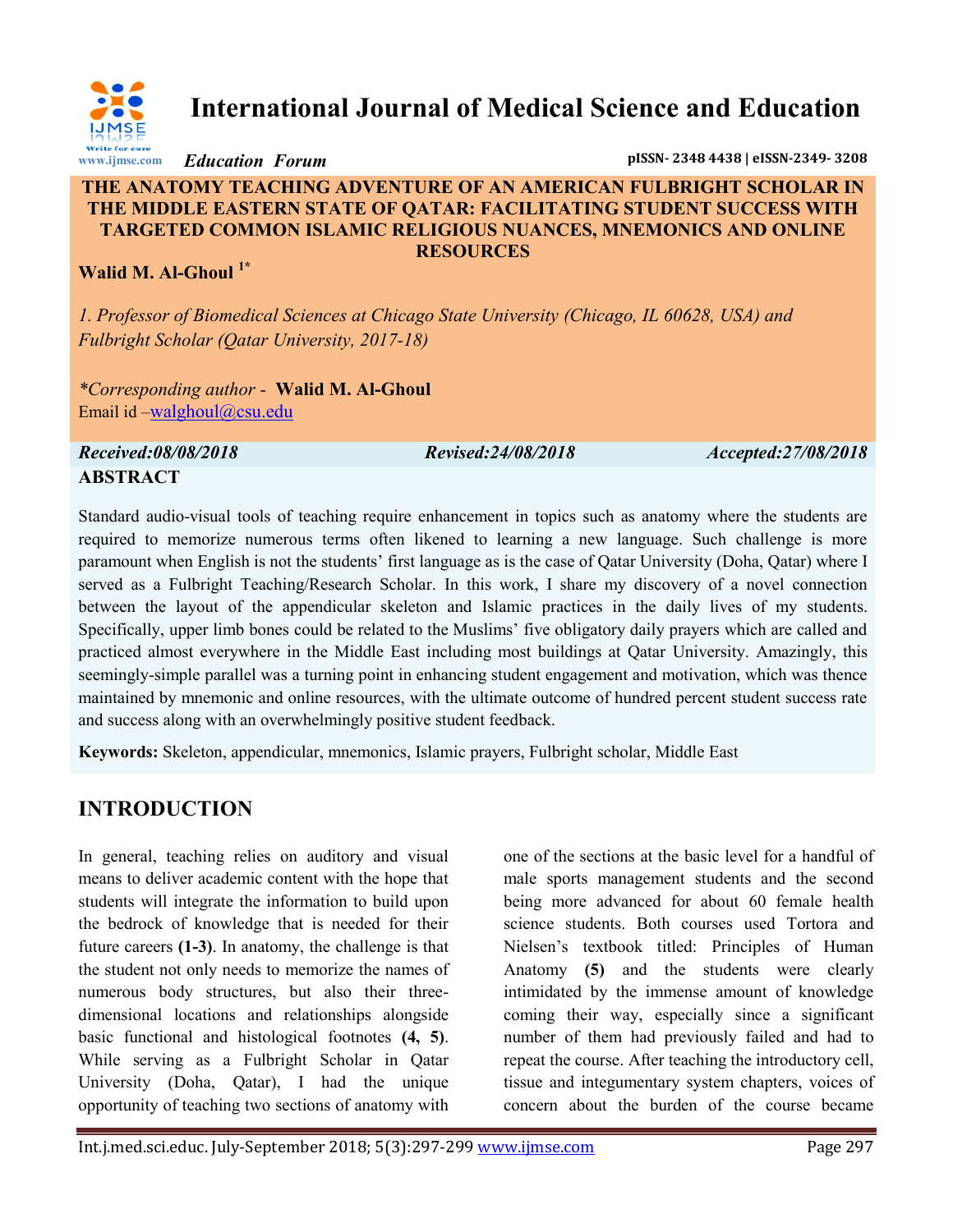increasingly apparent. Over my fifteen years of prior teaching to a totally different student clientele in Chicago State University, I had developed a large repertoire of puns and analogies that were not as easy to implement in an environment where English is a second language **(6)**. At that point, my challenge as a Fulbright scholar was to pull all the tricks out of my project proposal to help the students overcome their fears. With this challenge, I had to search for the means to "Keep It Simple in Science," which gave birth to the acronym KISS. So, after some sleepless nights, I came up with a combination of cultural references and mnemonics that helped the students forget their fear of anatomy and become engaged in every anatomy lecture thereafter **(6-9)**.

Fortunately, I was able to impart this transformation in the most feared and challenging part of the course for anatomy students, namely the skeletal system, with its 206 bones to memorize and relate to each other **(5)**. So, starting with hand bones and up to the forearm, there are 30 bones that are duplicated in the upper and lower limbs to make 120 bones that articulate to the axial skeleton through a total of 6 bones: four for the pectoral and two for the pelvic girdle, summing up to a grand total of the 126 bones of the appendicular skeleton **(5)**.

Interestingly, I was able to pinpoint a unique numerical correspondence between the layout of the thirty limb bones and numbers of Muslim obligatory prayers and their parts. First, there are five metacarpals which correspond to 5 daily obligatory Muslim prayers **(5, 10)**.Second, there are two thumb bones/phalanges corresponding to the number of parts (raka't) of the first predawn pray (Fajr) **(5, 10)**.Third, moving on to the other fingers, there are four proximal, four middle, and four distal bones/phalanges that correspond similarly to parts of the Midday (Dhuhr, 4 raka't), Mid-afternoon (Asr, 4 raka't), and late evening (Ishaa, 4 raka't), respectively(5, 10). Finally, there are the bones of the forearm (ulna and radius) and arm (humerus) that add up to three which is also the number of the raka't in the sunset (Maghrib) prayer **(5, 10)**. Because Muslim students know these numbers by heart, connecting the

numbers made it quite intuitive and easy to remember. Indeed, it was remarkable how almost every student perked up and started paying attention as soon as I began stating this way of memorizing your bones! Next, the students were ready to study the eight carpal (wrist) bones and relate them to the eight gates of heaven, per the common Islamic tradition **(5,11)**.To avoid losing their excitement, I added two mnemonics to the textbook's carpal and tarsal bone mnemonics **(5)**, namely: (A) For upper limbs: "R U a humorous Scandinavian class?" corresponds to: Radius, ulna, humerus, scapula, and clavicle, and (B) For the lower limbs: "Tickle the funny feet with interesting, imaginary puppies" which corresponds to: Tibia, fibula, femur, ilium, ischium, and pubis) **(5).**

By the end of the course, this unique teaching experience entailed a lot of hard work for additional mnemonics, numerical correlations, and relevant online resources, but it was all truly worth it as it not only helped the students succeed, but also immensely molded my approach to teaching way beyond the standard auditory and visual means for delivering academic content. As such, what initially seemed to be an insurmountable challenge, ended up being such a great benefit that it transformed my teaching philosophy in a way that pays a lot more attention to making real life connections that attract student attention and especially cultural nuances that tap into the students' second nature and emotional comfort zones **(6,7)**. Fortunately, such pedagogical transformation was rewarded by the outcome of the course which included almost hundred percent student participation and success rate along with an overwhelmingly positive student feedback.

### **CONCLUSION**

Learning is greatly influenced by the students' language, cultural, religious and emotional background and engagement **(6, 7).** Here, standard audio-visual anatomy teaching tools were supplemented by an innovative combination of cultural, online resources, and linguistic enhancements. Specifically, a unique connection